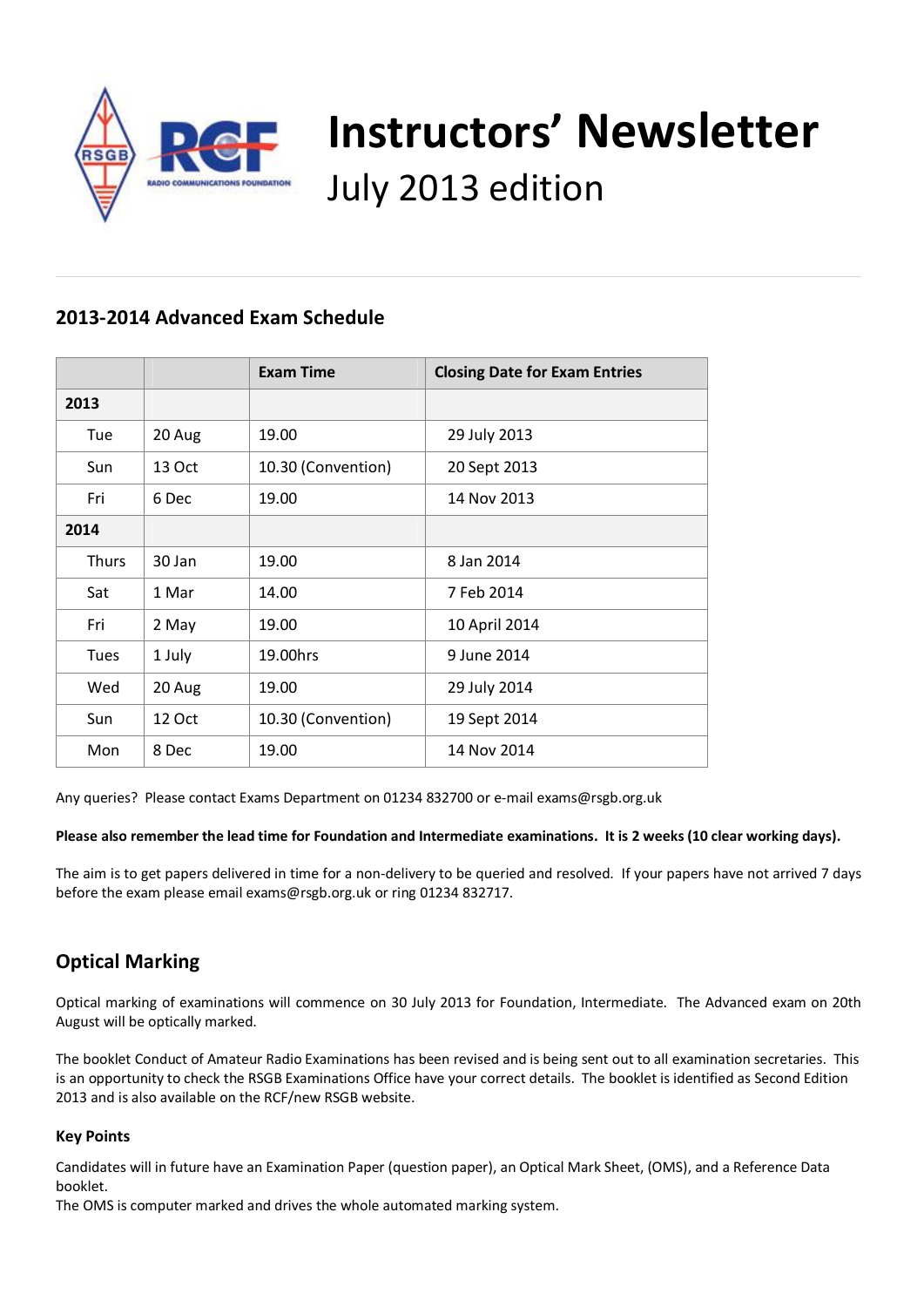

The tick boxes on the Exam Paper have been retained for the convenience of the candidates.

The Optical Mark Sheet contains the candidates 'final' answers that will be used for local marking (at Foundation and Intermediate levels) and optical marking at all levels.

It is acceptable for Candidates to shade their answers on the OMS in pencil and only ink them in when they are satisfied with their answer. Candidates MUST show their answer IN BLACK INK on the OMS before handing in their work. Once it is inked in it is NOT possible to change the answer.

At Foundation and Intermediate level an extra ten minutes has been added to the time allowed for the examination to allow this to be done. The consensus was that there was already adequate time in the Advanced exam.

Pencil marks will NOT be accepted and there must be no other marks on the OMS. Shading must be confined inside the printed boxes.

A sample OMS is attached. Trainers are encouraged to use this for any revision question session or mock exams to help prepare candidates for the process in the exam.

At Foundation and Intermediate levels the OMS will be marked locally to provide an indicative mark immediately after the examination. The official result is generated through the optical marking system. Candidates' results will be notified to candidates in writing by the Examinations Department as soon as they have been uploaded to Ofcom.

Any answers on the Examination Paper do not count as answers to the examination questions and will not be marked. Candidates should be advised to take care to mark up the OMS correctly.

Please ensure candidates sign the front page of the Exam Paper and OMS in pen at the very beginning and then place their pen out of the way until required to finally shade in the OMS. Please also advise them to only shade in their answers and make no other marks on the OMS. Such papers are liable to be rejected for manual checking which will delay their marking and results.

#### **FAQs**

#### *Why introduce the new examination system at all?*

The present software is no longer fit for purpose. The new software manages the entire examination system, introduces many other time saving processes and simplifies the administration as well as getting rid of Tally sheets. Optical marking is a critical part of this new system.

#### *What happens if the candidate does not complete the Optical Mark Sheet?*

The invigilator's role is to ensure that does not happen. A reminder must be given at the 10 minute warning and invigilators should patrol the room to ensure candidates do use the OMS. The correct procedure should be covered in the training course.

*Must the tick boxes on the exam paper be completed?* Not necessarily, but candidates may find it convenient to do so.

*What if a candidate wants to sit two or three papers on the same day, before the formal marks are confirmed?*

The candidate may sit the higher papers booked providing that the Indicative Marking shows a pass in the lower level examination. If a lower paper is failed then the higher paper will not be optically marked. It will not be recorded as a failure but treated as if it had not been sat. If there is any doubt over the indicative marking, eg a disputed answer, then it is permissible to sit the higher one but recognise that it can only be formally marked once a decision is available regarding the lower paper.

#### *Does this not waste the fee for the higher paper?*

Yes it does but so did the previous approach where the lower exam was marked locally. That is a risk the candidate takes when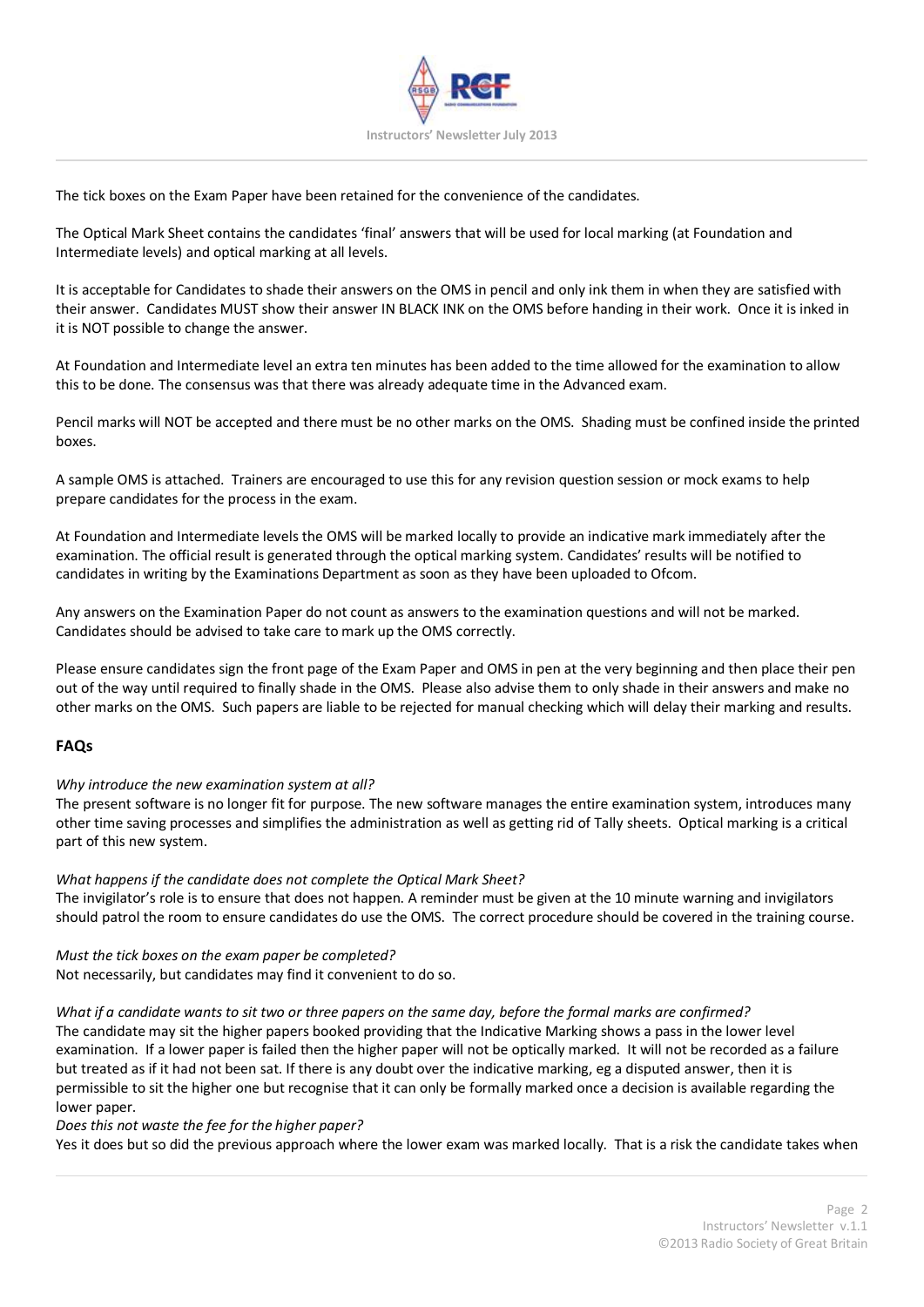

booking successive exams on the same day.

#### *Does the method of obtaining a licence change?*

No. The candidate may log on the Ofcom web site as usual using their candidate number and seek to claim their licence or may wait until their formal certificate is received in the post.

*How long will I have to wait to know the result?* The time taken to mark is unchanged and the formal time is 6 days.

#### *What will happen if the OMS sheets are lost in the post?*

Actually lost mail is a very rare occurrence and misdirected mail usually arrives after a few days. However as in all cases of unexpected events each incident is decided on its merits. Many Exam Centres use Registered Mail, which tracks the envelope and guarantees next day delivery. There is additional cost but this can be passed on to the Candidates.

#### *Has the syllabus changed?*

No, but the earlier changes held for the new software are now implemented. The Foundation exam will consist of 26 questions with a pass mark of 19 correct answers. Currently it is 18/25.

The other change, held up until the handling of diagrams was improved, is to Intermediate where more questions will involve a two-stage thinking process. For example a question on two resistors in parallel might give their values and the current in one resistor and ask for the current in the other. That will involve first calculating the potential difference across the first resistor and then using that to calculate the current in the other.

#### *What about on-line examinations?*

The RCF and RSGB are committed to exploring the possibility of on-line examinations in the future. The new system is modular and is compatible with future on-line examinations.

## **Analogue TV**

Transmissions of analogue TV signals have ceased although there will still be a limited number of analogue TVs in use with settop boxes. Questions relating to analogue TV effects, EMC and ghosting have been removed from all the question banks. Revised syllabuses have been issued to formally implement this change. There are no additions to the syllabus as digital TV is already covered.

## **Questionable Questions**

With a large number of items in the banks, some of which are quite old it is hardly surprising if the odd item has a typographical or formatting error or is not clearly worded. The transfer to the new exam system has also provided an opportunity for a thorough inspection of the data banks and the amendment of poor items. It is possible, however, that extra errors may occur despite considerable care and checking.

If a candidate reports difficulty with any exam item Invigilators MUST note who and the number of the item on the Irregular Report page of the Examination Booklet. Invigilators should note the item number and what is considered wrong (e.g. no correct answer, not in syllabus, missing diagram, etc). It is important that these are reported, however trivial.

After the exam a report can be made to the RCF Examination Committee, ideally by email, to the RSGB exam office, exams@rsgb.org.uk. That also applies to subsequent complaints by candidates who feel a question was wrong having had an opportunity to think about it after the exam. Do encourage that to happen quickly, partly so the question can be identified